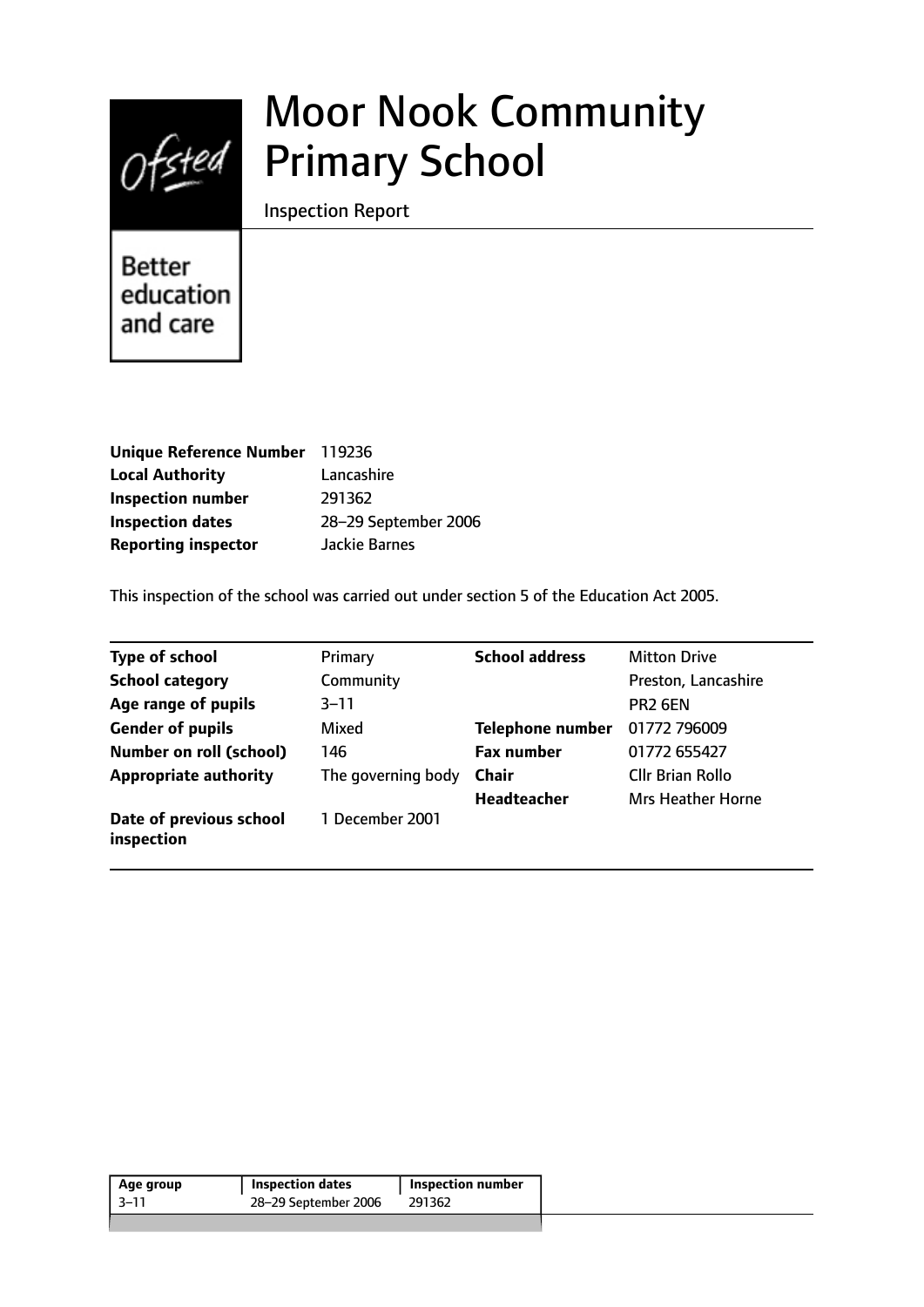© Crown copyright 2006

Website: www.ofsted.gov.uk

This document may be reproduced in whole or in part for non-commercial educational purposes, provided that the information quoted is reproduced without adaptation and the source and date of publication are stated.

Further copies of this report are obtainable from the school. Under the Education Act 2005, the school must provide a copy of this report free of charge to certain categories of people. A charge not exceeding the full cost of reproduction may be made for any other copies supplied.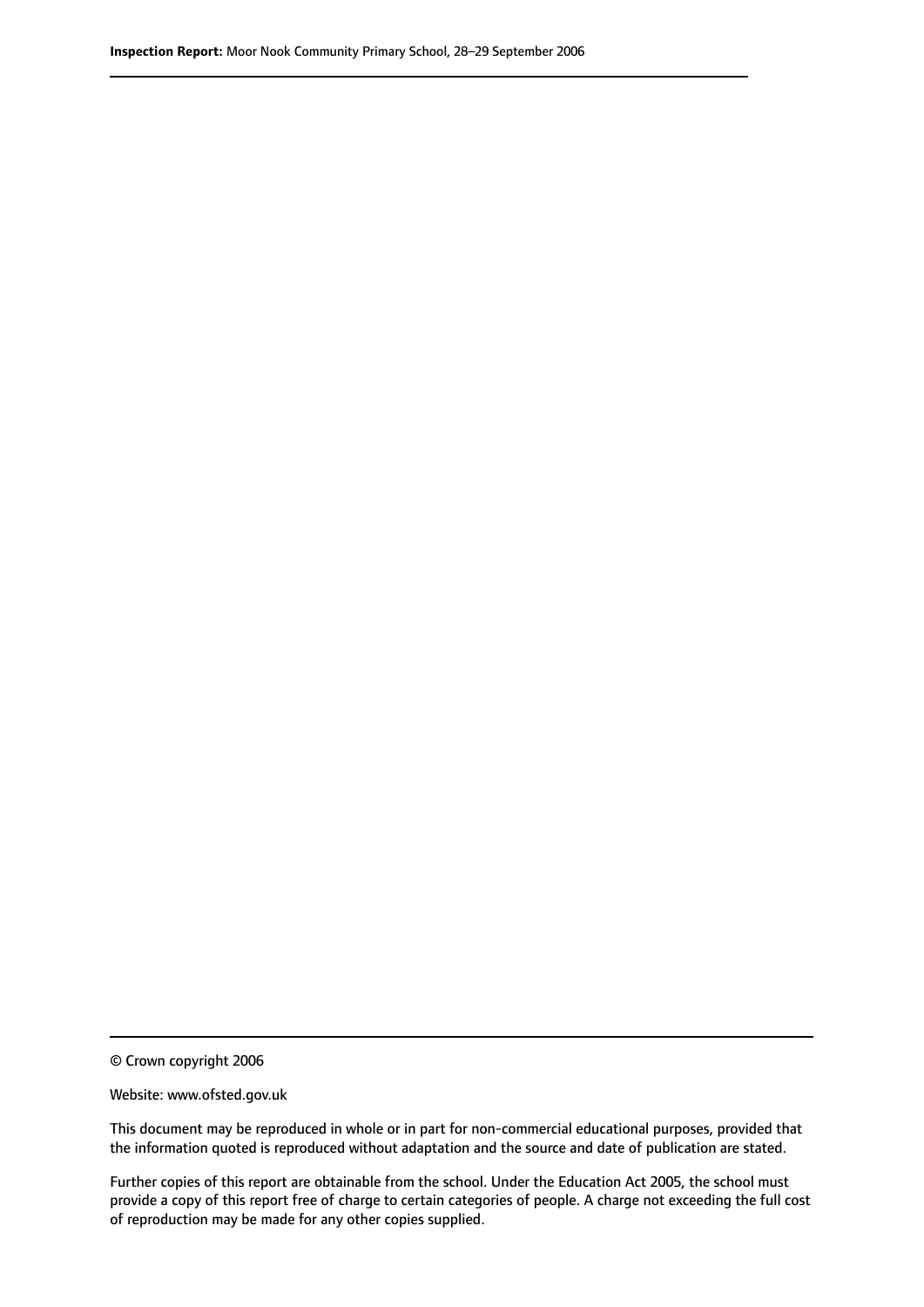# **Introduction**

The inspection was carried out by an Additional Inspector.

# **Description of the school**

The school mainly serves a local authority housing estate east of Preston town centre. The area has some support services and the school's extended provision complements this. The proportion of pupils entitled to free school meals is high. Most pupils have White British backgrounds with a small number from minority ethnic families. Close to half the pupils have been identified as having learning difficulties and/or disabilities, and the school has additional staffing to provide support for these pupils. Some of these pupils work in a nurture class. Most children enter school in the Nursery with knowledge and skills well below those typical for their age.

## **Key for inspection grades**

| Grade 1 | Outstanding  |
|---------|--------------|
| Grade 2 | Good         |
| Grade 3 | Satisfactory |
| Grade 4 | Inadequate   |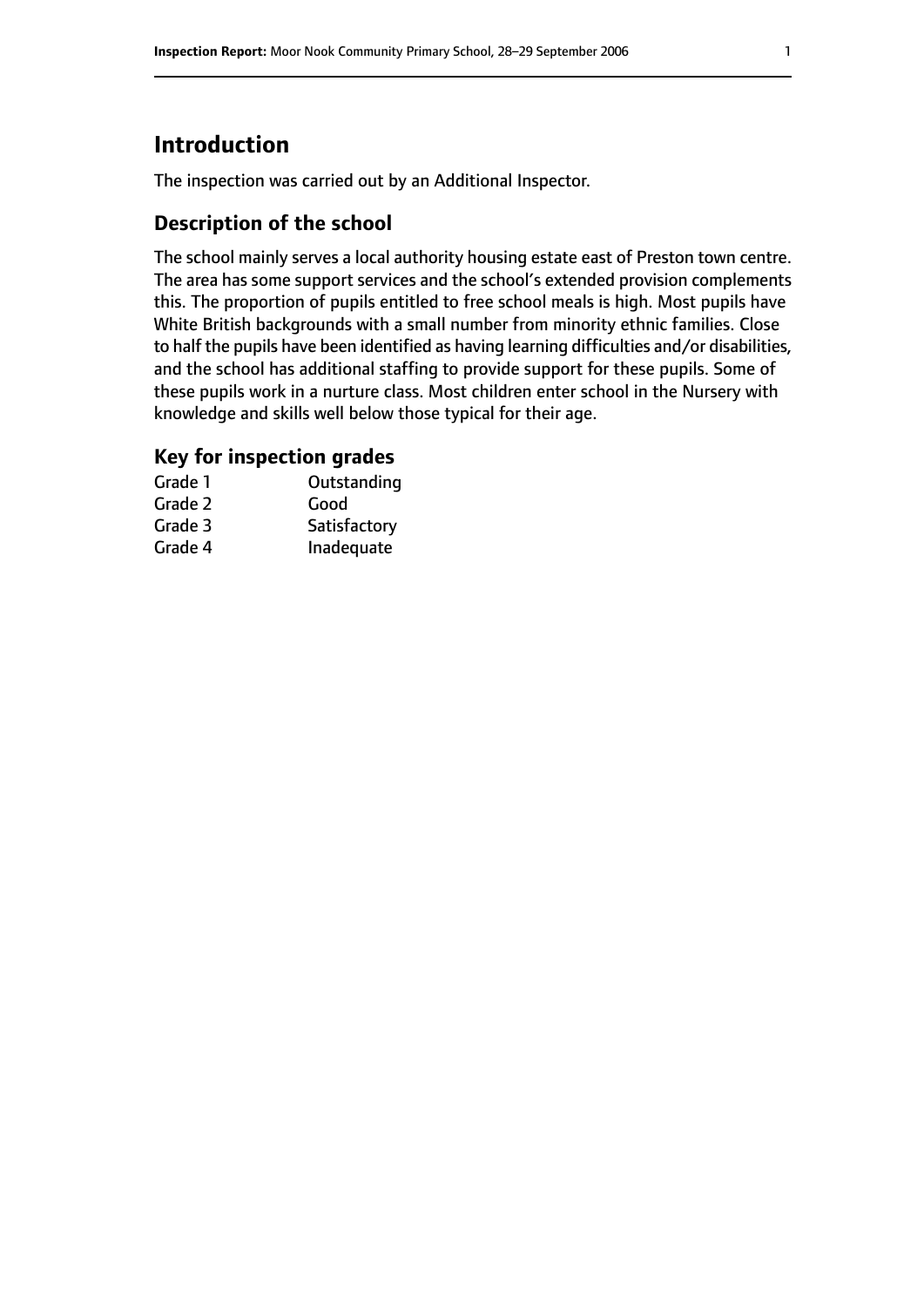# **Overall effectiveness of the school**

#### **Grade: 3**

This is a satisfactory school, greatly valued by its parents and with a good capacity to improve further. Pupils are well behaved, proud of their school and keen to succeed. The school is closely linked to other services provided for the local community. This liaison is very effective in supporting the pupils' learning.

Pupils' enjoyment of school is clear to see. They rightly trust the positive relationships they have with the staff to help them overcome personal difficulties and make the best of the opportunities for learning that the school offers. They are knowledgeable about how to live safe and healthy lives. They are quickly gaining the personal skills that prepare them well for their future economic well-being and for developing understanding of their role in the community. Older pupils are looking forward to taking on responsibilities as prefects and many have the maturity to do well in this role.

Pupils' achievement is satisfactory. The standards pupils attain are below average. Improvements in teaching and learning, and in checking the progress made by individual pupils, have led to improvements over the last two years in the school's results in national assessments, although they are still below average for pupils at ages 7 and 11 years. A small number of pupils are now attaining above average results in English and mathematics by the end of Year 6. A large number of pupils throughout the school are beginning to make the progress they need to attain better standards. Pupils' progress overall is satisfactory. This is an improvement over recent years due in part to the support from the local authority's improvement programme and the way this has been led and developed by the headteacher and other senior managers. The impact is clearly evident in the improved skills of teachers, pupils' positive attitudes and willingness to work, and rising standards of attainment.

The quality of teaching and learning is satisfactory. Teachers prepare lessons carefully and generally maintain pupils' interest. The introduction to lessons is often good with clear teaching points which move most pupils towards a better understanding. Where pupils are actively involved in lessons their learning is good, such as when dramatising a story or reinforcing their knowledge of letters through hand gestures and chants. These good experiences in lessons, although valuable, are not yet planned with sufficient attention to the progress of individual pupils. As a result, some find their work in lessons too easy or too hard. The school has recognised that many pupils are capable of achieving higher standards and has set increasingly challenging targets for the results of national assessments over the next two years.

The school's arrangements for assessing pupils' progress are improving. Although the school has more than the usual proportion of pupils with learning difficulties and/or disabilities, most achieve well. This is mainly because their needs are carefully assessed and they have support and guidance, which is very well matched to their needs and helps them towards making the best progress they can. Assessment information is also used well in the Foundation Stage resulting in good progress. In the remainder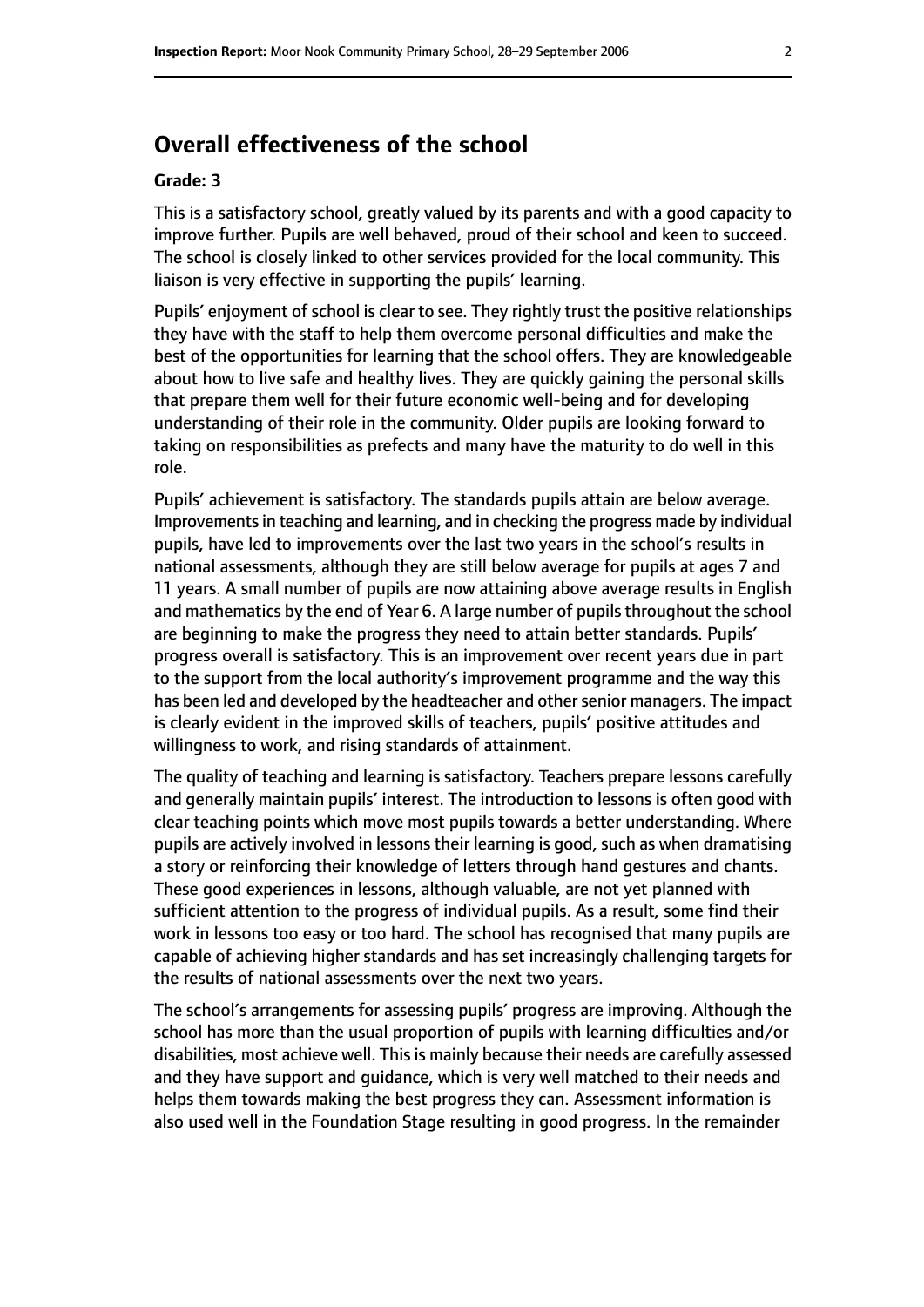of the school, assessment information for individual pupils is not yet having enough impact on the planning of their learning and progress.

The leadership and management of the school are good. The recent improvements in teaching, standards and pupils' behaviour owe much to the willingness of senior management, and the headteacher in particular, to make good use of the support available to the school and ensure its sustainability. A determination to improve the school and raise standards is shared by all involved, including governors. Initiatives have been carefully managed and well paced. The school is a calm and welcoming place, which involves parents and treats pupils with respect. The school values parents', pupils' and, staff's views, which provide a sound basis for the school's good evaluation of its strengths and weaknesses. The school provides satisfactory value for money.

#### **What the school should do to improve further**

- Raise standards in English, mathematics and science especially for the most capable pupils.
- Plan teaching and learning experiences in lessons in the infant and junior classes that accelerate the progress of pupils who are capable of achieving higher standards.
- Refine the assessment systems to ensure that teachers plan and implement lessons that match individual's learning needs more closely.

#### **Achievement and standards**

#### **Grade: 3**

The school is emerging from a period of low standards. Suitably challenging targets for improvement have been set and met, and standards are beginning to rise. The inspection confirms that standards remain below average but the progress made by many pupils is now satisfactory. Pupils with learning difficulties and/or disabilities achieve well and so do the children in the Foundation Stage. Many pupils arrive at the school with limited skills and knowledge. Their keenness to learn, good teaching and regular checking of their progress result in most making good gains. About half the children were close to the expectations for their age by the end of the 2006 Reception year. This was an improvement on the previous year. By Year 2 national assessment results for 2005 indicated overall standards in reading, writing and mathematics were below average. The results for 2006 show an improvement in mathematics. In reading, a small number of pupils succeeded in attaining standards that are higher than expected for their age. In Year 6, the decline in the school's results has been arrested and, although still below average overall, the results for 2006 are an improvement over 2005 and have generally met the school's targets. Improvements in pupils' progress are reflected in their work in lessons. Many pupils are capable of working at a brisker pace and could attain higher standards, especially the most capable pupils. The school has already recognised this and higher targets are in place for the next two years.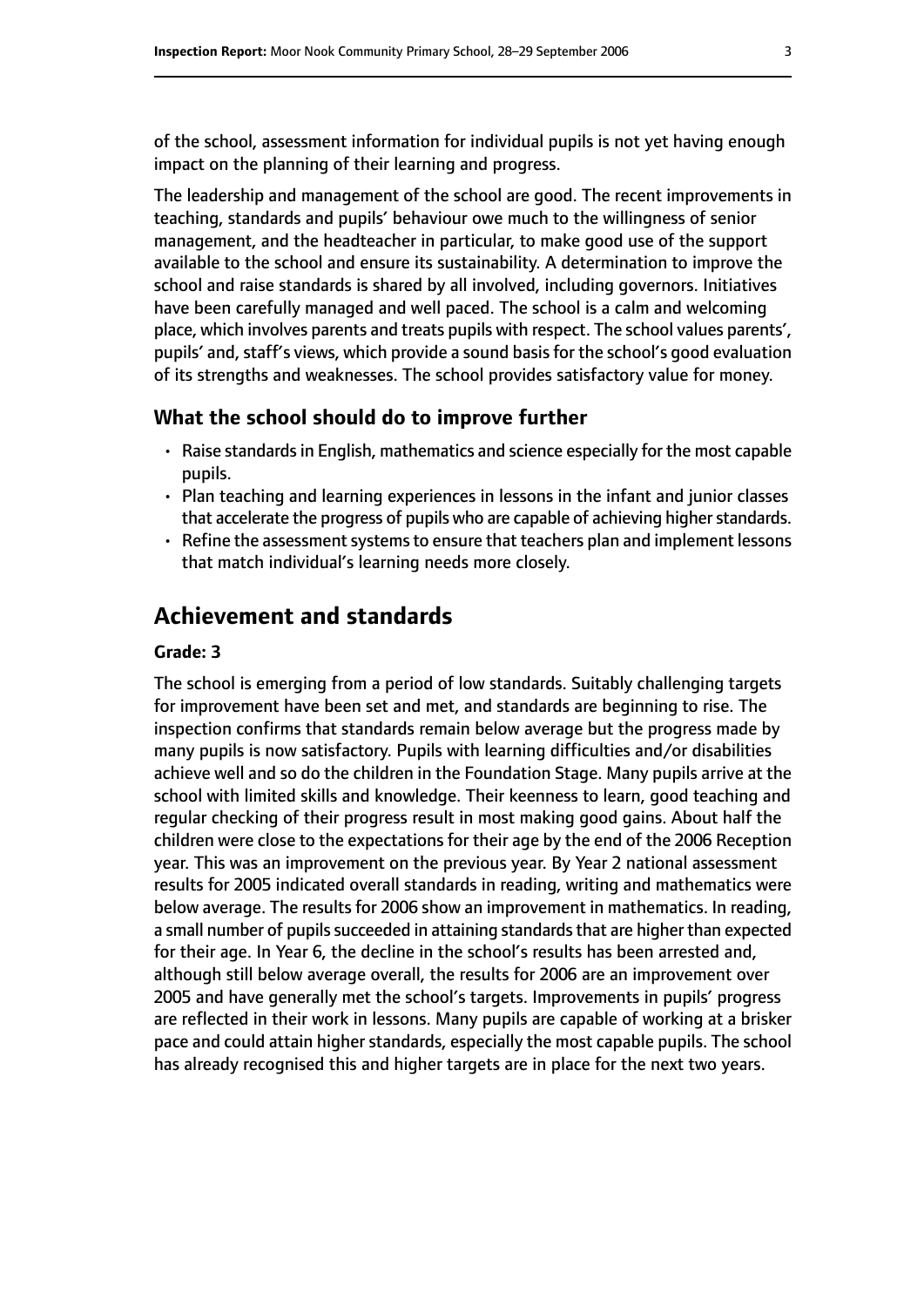# **Personal development and well-being**

#### **Grade: 2**

Pupils are well behaved, keen to learn and enjoy school. Most are confident and proud of their achievements with a realistic view of where they need to improve. Relationships with staff are positive, and help pupils to have the confidence to make mistakes and to accept guidance. Pupils of all ages are knowledgeable about the choices they need to make to live safe and healthy lifestyles. Pupils enjoy school and most attend regularly. The school maintains close contact with the small number of families where absence is a regular feature. The school has increased the opportunities for pupils to talk and work together during lessons, which is helping them to work harmoniously in groups as well as enhancing their speaking and listening skills. They are progressing well in their spiritual, moral, social and cultural development. The pupils who have personal difficulties have very good support and most manage their own behaviour well. The future well-being of the pupils is well served by their good personal development and their increasing competence in literacy and numeracy.

# **Quality of provision**

#### **Teaching and learning**

#### **Grade: 3**

Teaching and learning are satisfactory. Additional adult support has given the school a good ratio of adults to pupils and an increase in specialist expertise in areas such as pupils' behaviour. This provision has worked well in improving pupils' attitudes to school. As a result, pupils focus on their work and want to succeed. They behave sensibly in practical activities and contribute eagerly to class discussions. They learn particularly well when resources are visual, such as the electronic whiteboards and the 'prompts' to help their reading and writing which are displayed in some classrooms. Teachers prepare lessons well, with a clear sequence of teaching points which help pupils to develop their understanding. The 'nurture class' is small and very effective in keeping pupils who need extra care and attention to stay involved in learning.

The assessment information and data that the school holds has been used effectively to identify groups of pupils who are at similar stages of learning, and provide additional adult support when needed. Less effective is the use of assessment to plan the teaching and learning in lessons for pupils at different stages of learning and of different abilities. Not all pupils have opportunities to progress towards higher standards at a brisk rate. Although pupils' progress is improving overall, some find their work too easy or too hard.

#### **Curriculum and other activities**

#### **Grade: 3**

The school's curriculum includes all the required subjects and is enhanced by activities after school, and visits to places of interest. Pupils have good opportunities for sport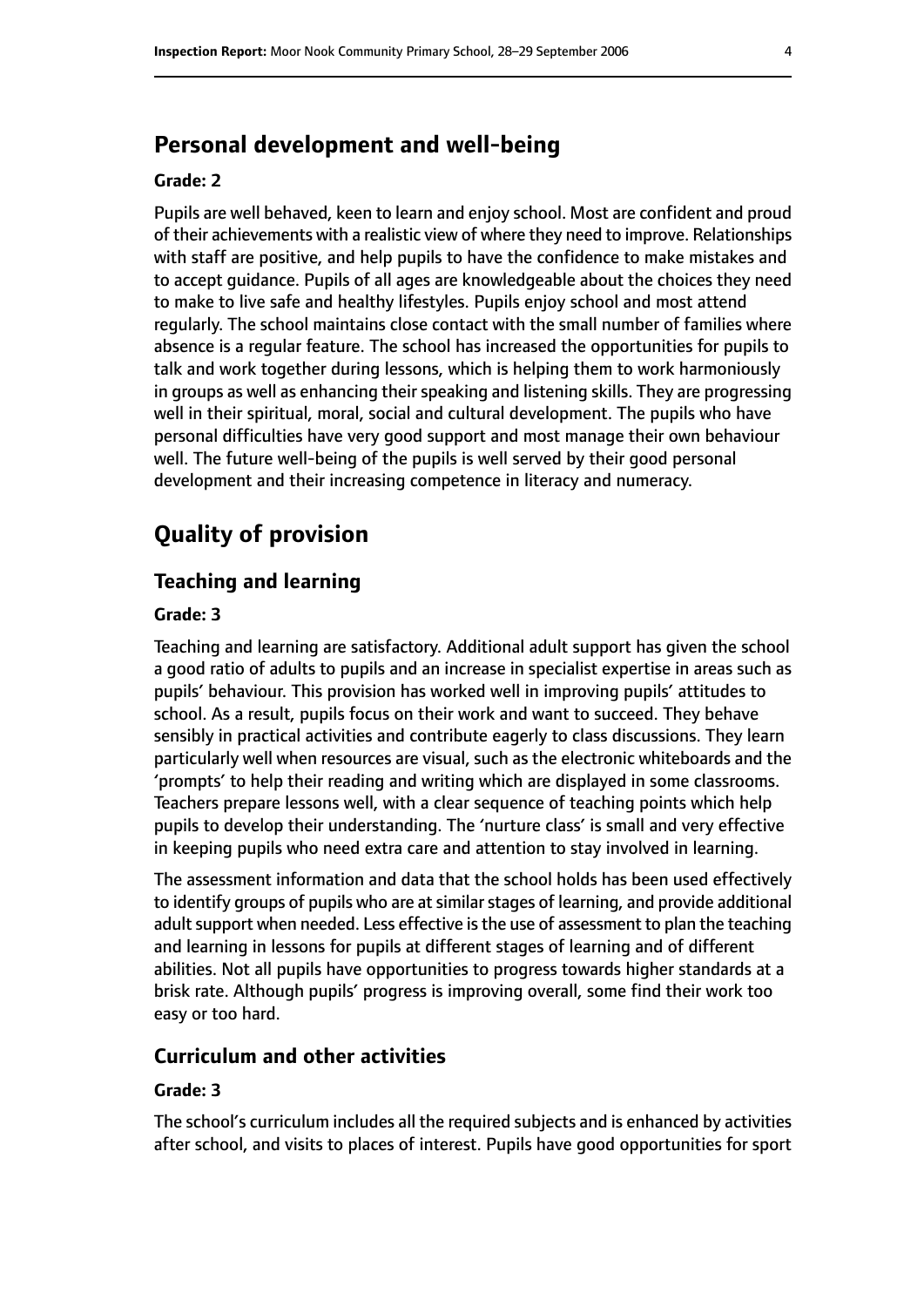and physical activity as well as learning about how to live safe and healthy lives. Those pupils who most need to improve their skills in literacy have the benefit of additional support. The school rightly gives priority to literacy and numeracy, and also to personal and social education. There is also provision for adult learners, most of whom are parents. This has worked successfully for several parents who have gained a variety of additional qualifications including entrance to university. The school reports that this provision for adults has helped to encourage pupils to take learning seriously and to be successful. Overall, the curriculum provides a sound basis for pupils' personal and academic development.

#### **Care, guidance and support**

#### **Grade: 1**

This is a strength of the school, and is outstanding. The school's extended provision was put in place following high calibre leadership by the headteacher in establishing this facility. As a result, the school has ready access to a larger than usual number of professional staff who bring a wide range of expertise. Therefore, the school is able to provide very good care, counselling and support for individual pupils on a regular basis. Most pupils are clear about what they need to do improve their work. All the staff involved share a common commitment to encouraging and caring for pupils in ways which clearly help the pupils to take an interest in learning and to develop their skills as learners. Relationships are strong and trusting. Pupils are confident to ask for help, as are parents. Those identified with personal issues are counselled and tutored well, and spend most of their time able to cope well in lessons. This work is done calmly and without undue disruption to the pupils' daily routines.

#### **Leadership and management**

#### **Grade: 2**

Recent initiatives to improve standards have been successfully led by the headteacher and senior management team, helped by the local authority. The pace of development has been brisk but within the school's capacity to develop. The teamwork of staff is good, with common aims and a commitment to improvement. Subject leaders have a good knowledge of their areas of responsibility and keep a check on pupils' attainment overall. Procedures for assessment have improved and the school now has a wide range of data about pupils' attainment and progress. This information is being used effectively to identify pupils with learning difficulties and provide support. It is less well used to plan the teaching and learning in lessons so that pupils of different abilities can make the best progress they can. The governors and staff share the same commitment to improving the school. Due attention is paid to keeping pupils' safe. Governors are well organised, although not yet fully involved in setting the school's priorities. The school's self-evaluation is good and is based on a wide range of views. The quality of the school's provision dropped after the previous inspection but is now improving, resulting in satisfactory improvement overall. The school's judgement of its overall effectiveness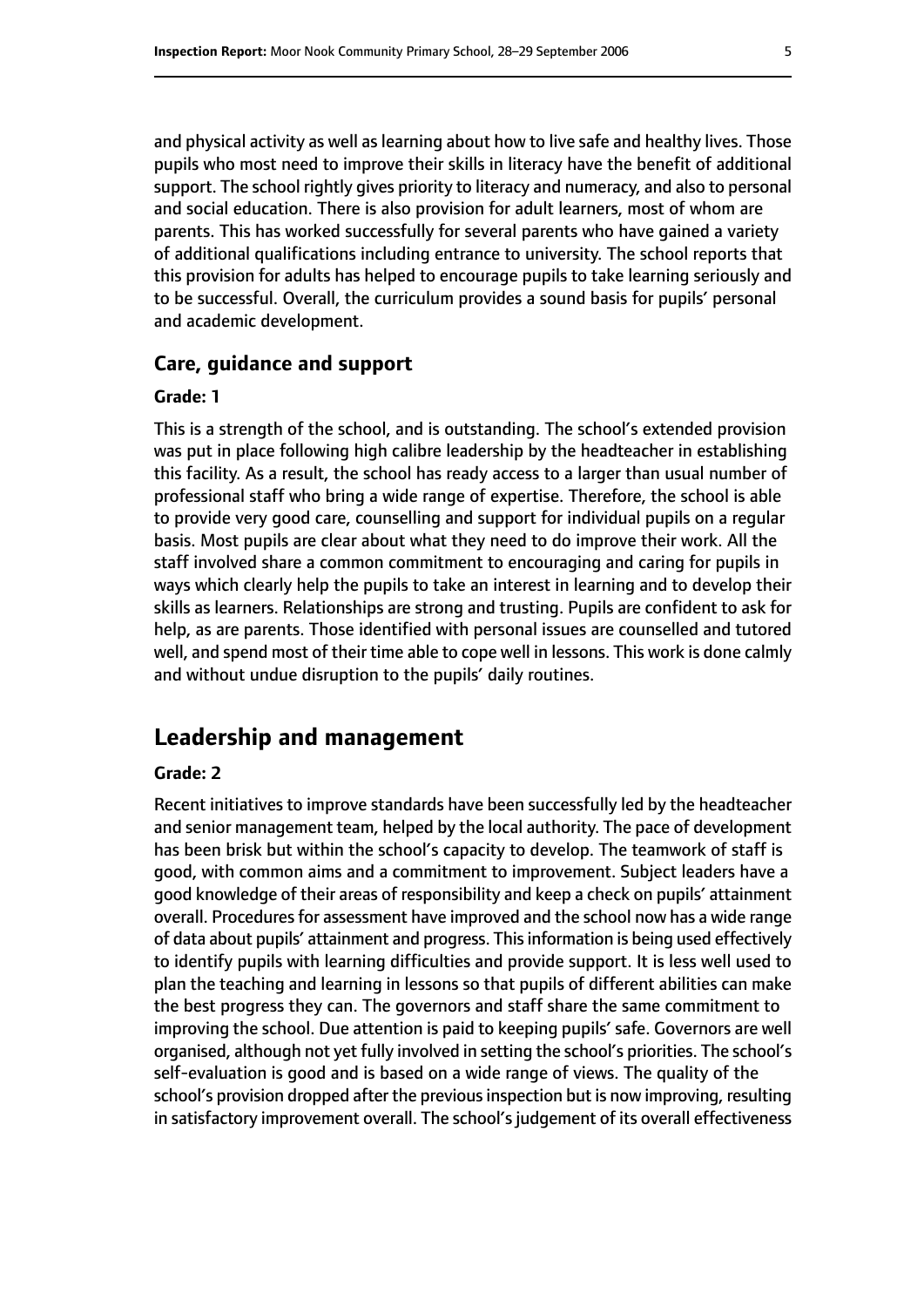as satisfactory with good capacity for further improvement matches the inspection findings.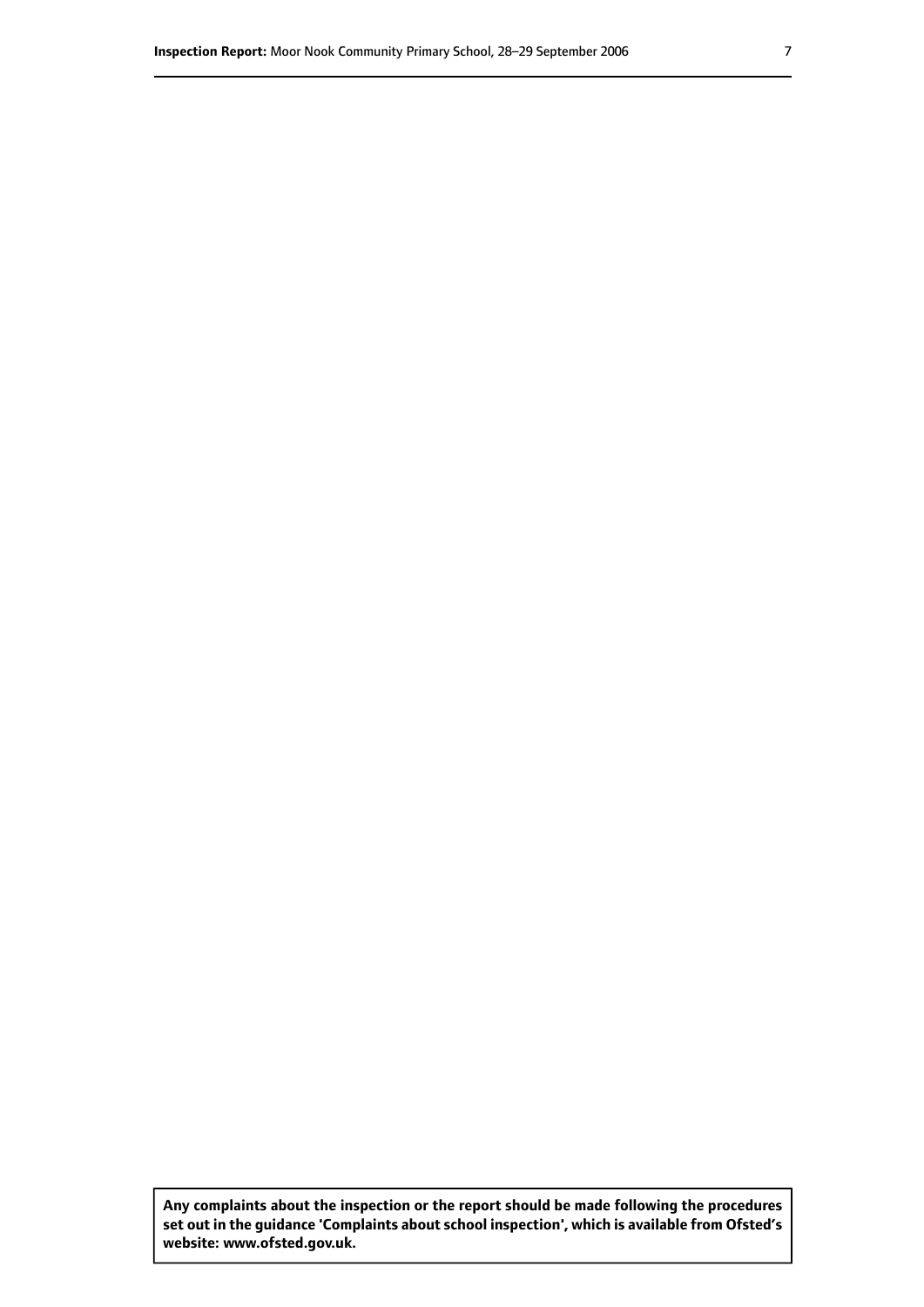# **Inspection judgements**

| Key to judgements: grade 1 is outstanding, grade 2 good, grade 3 satisfactory, and grade 4 | School         |
|--------------------------------------------------------------------------------------------|----------------|
| inadeauate                                                                                 | <b>Overall</b> |

# **Overall effectiveness**

| How effective, efficient and inclusive is the provision of education, integrated<br>care and any extended services in meeting the needs of learners? |     |
|------------------------------------------------------------------------------------------------------------------------------------------------------|-----|
| How well does the school work in partnership with others to promote learners'<br>well-being?                                                         |     |
| The quality and standards in the Foundation Stage                                                                                                    |     |
| The effectiveness of the school's self-evaluation                                                                                                    |     |
| The capacity to make any necessary improvements                                                                                                      |     |
| Effective steps have been taken to promote improvement since the last<br>inspection                                                                  | Yes |

## **Achievement and standards**

| How well do learners achieve?                                                                               |  |
|-------------------------------------------------------------------------------------------------------------|--|
| The standards <sup>1</sup> reached by learners                                                              |  |
| How well learners make progress, taking account of any significant variations between<br>groups of learners |  |
| How well learners with learning difficulties and disabilities make progress                                 |  |

## **Personal development and well-being**

| How good is the overall personal development and well-being of the<br>learners?                                  |  |
|------------------------------------------------------------------------------------------------------------------|--|
| The extent of learners' spiritual, moral, social and cultural development                                        |  |
| The behaviour of learners                                                                                        |  |
| The attendance of learners                                                                                       |  |
| How well learners enjoy their education                                                                          |  |
| The extent to which learners adopt safe practices                                                                |  |
| The extent to which learners adopt healthy lifestyles                                                            |  |
| The extent to which learners make a positive contribution to the community                                       |  |
| How well learners develop workplace and other skills that will contribute to<br>their future economic well-being |  |

# **The quality of provision**

| $\Box$ How effective are teaching and learning in meeting the full range of the $\Box$<br>  learners' needs?        |  |
|---------------------------------------------------------------------------------------------------------------------|--|
| $\mid$ How well do the curriculum and other activities meet the range of needs<br>$\mid$ and interests of learners? |  |
| How well are learners cared for, guided and supported?                                                              |  |

**Annex A**

 $^1$  Grade 1 - Exceptionally and consistently high; Grade 2 - Generally above average with none significantly below average; Grade 3 - Broadly average to below average; Grade 4 - Exceptionally low.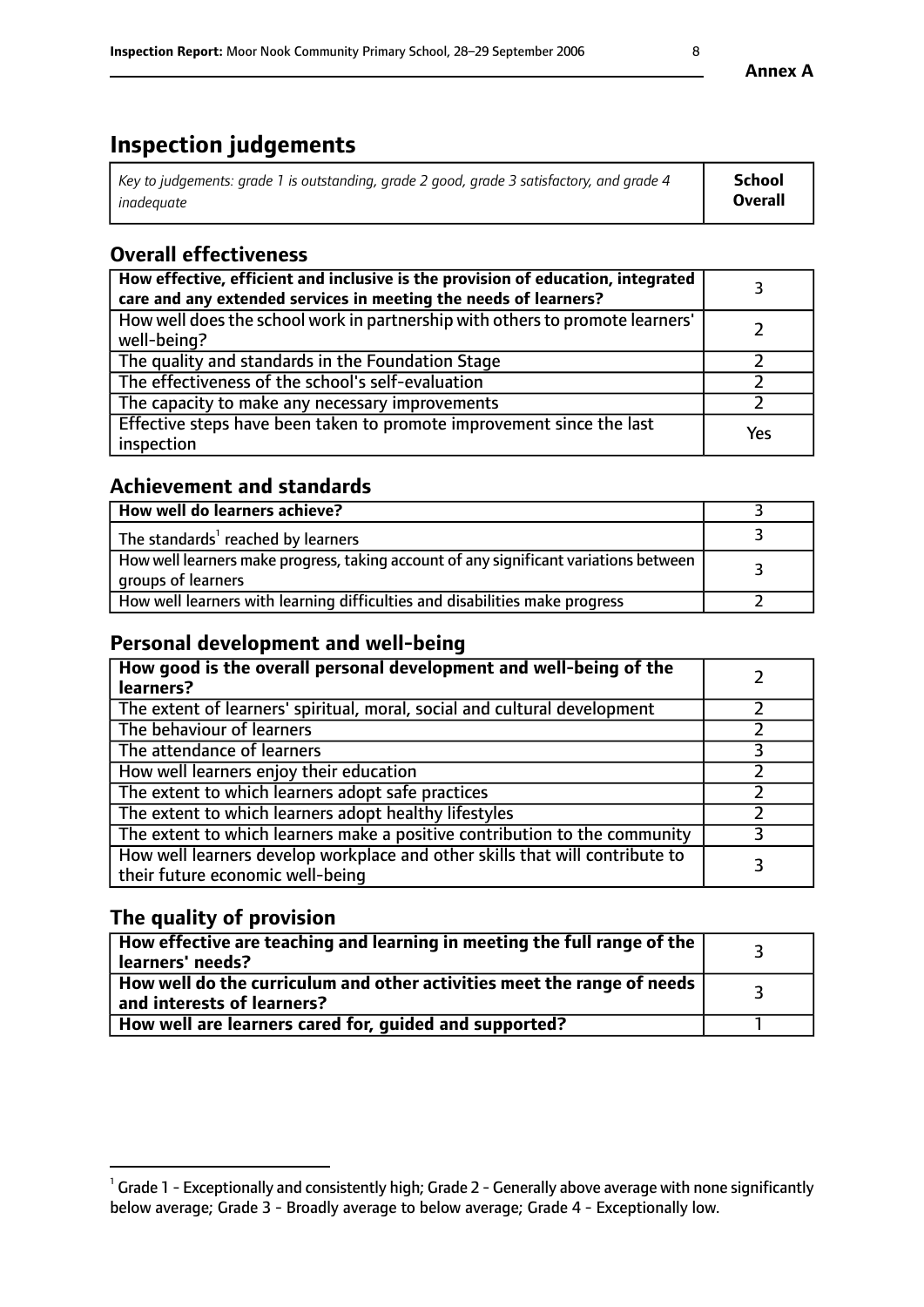# **Leadership and management**

| How effective are leadership and management in raising achievement<br>and supporting all learners?                                              |           |
|-------------------------------------------------------------------------------------------------------------------------------------------------|-----------|
| How effectively leaders and managers at all levels set clear direction leading<br>to improvement and promote high quality of care and education |           |
| How effectively performance is monitored, evaluated and improved to meet<br>challenging targets                                                 |           |
| How well equality of opportunity is promoted and discrimination tackled so<br>that all learners achieve as well as they can                     |           |
| How effectively and efficiently resources, including staff, are deployed to<br>achieve value for money                                          | 3         |
| The extent to which governors and other supervisory boards discharge their<br>responsibilities                                                  | 3         |
| Do procedures for safequarding learners meet current government<br>requirements?                                                                | Yes       |
| Does this school require special measures?                                                                                                      | No        |
| Does this school require a notice to improve?                                                                                                   | <b>No</b> |